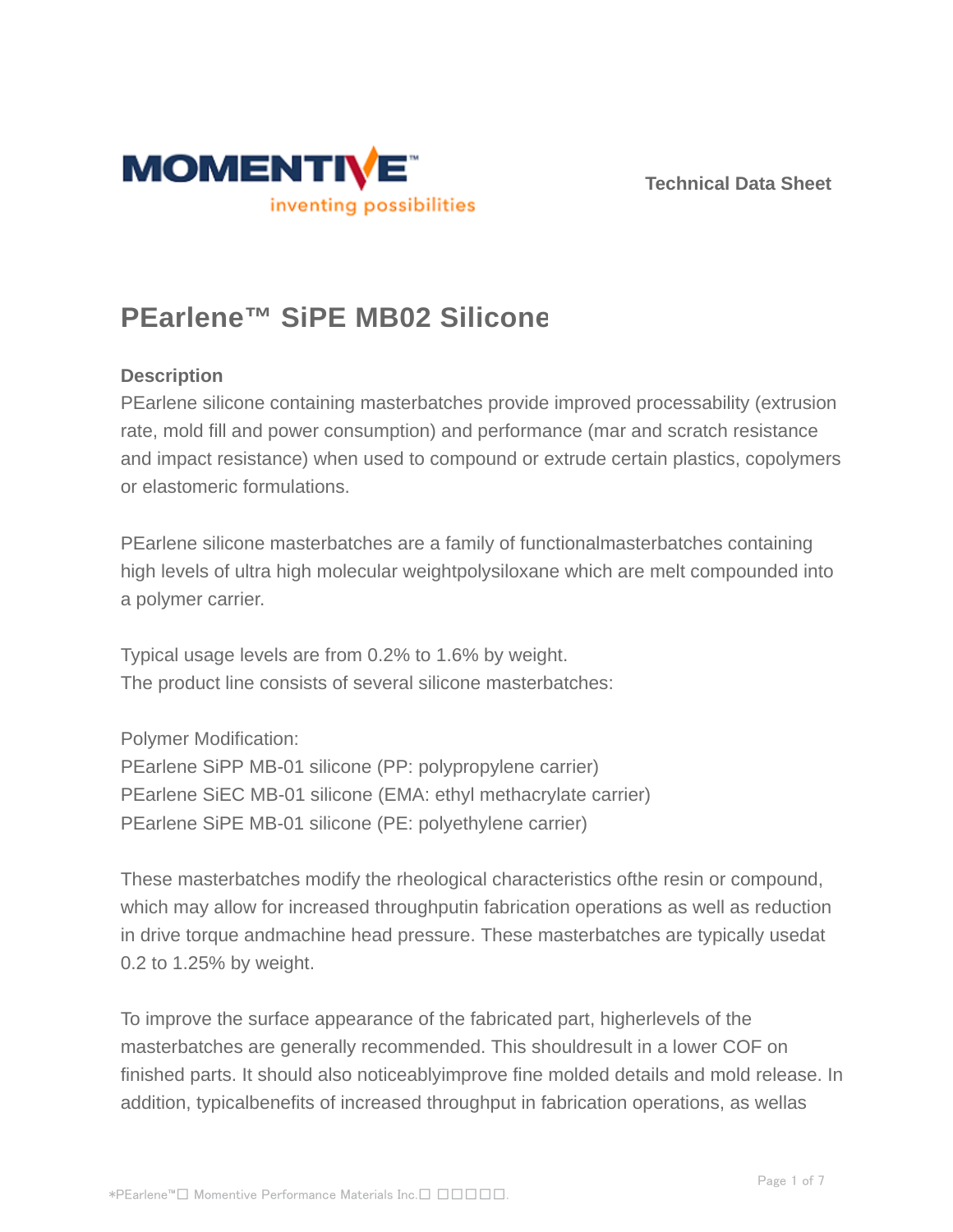reduction in drive torque and head pressure, may allow for asavings in manufacturing variable costs.

Select the carrier compatible with your formulation or check withMomentive Performance Materials for detailed information.

#### **Key Features and Benefits**

- Excellent curl memory, even in high humidity, for longlasting PEarlene silicone containing masterbatches:
- Improved lubricity of fabricated part
- Improved mar resistance
- Improved scratch resistance
- Improved impact resistance
- Increased fabrication line throughput
- Reduced extrusion drive load
- Reduced extruder head pressure
- Increased time between cleanup of extruder, die and mold
- Reduced energy usage in processing

## **Typical Physical Properties**

| Form                              | Uniform, free flowing pellets                                                                                  |  |
|-----------------------------------|----------------------------------------------------------------------------------------------------------------|--|
| Description                       | Off white, free from foreign materials                                                                         |  |
| Nominal density (gm/cc) at 20°C   | $.94 - .96$                                                                                                    |  |
| MFI (190°C $@$ 2.16 Kg)           | 18.0 g/10 min(PEarlene SiEC MB-01)<br>13.8 g/10 min(PEarlene SiPE MB-01)<br>9.64 g/10 min(PEarlene SiPP MB-01) |  |
| Typical Usage Levels, % by weight | $0.2$ to 1.6                                                                                                   |  |
| Active Ingredients, %             | 50 typically (40 on EMA carrier)                                                                               |  |
| Boiling Point, °C                 | >300                                                                                                           |  |
| Odor                              | <b>Essentially odorless</b>                                                                                    |  |
| Solubility in water               | Insoluble                                                                                                      |  |
| Flashpoint, °C                    | >200 (liquid component)                                                                                        |  |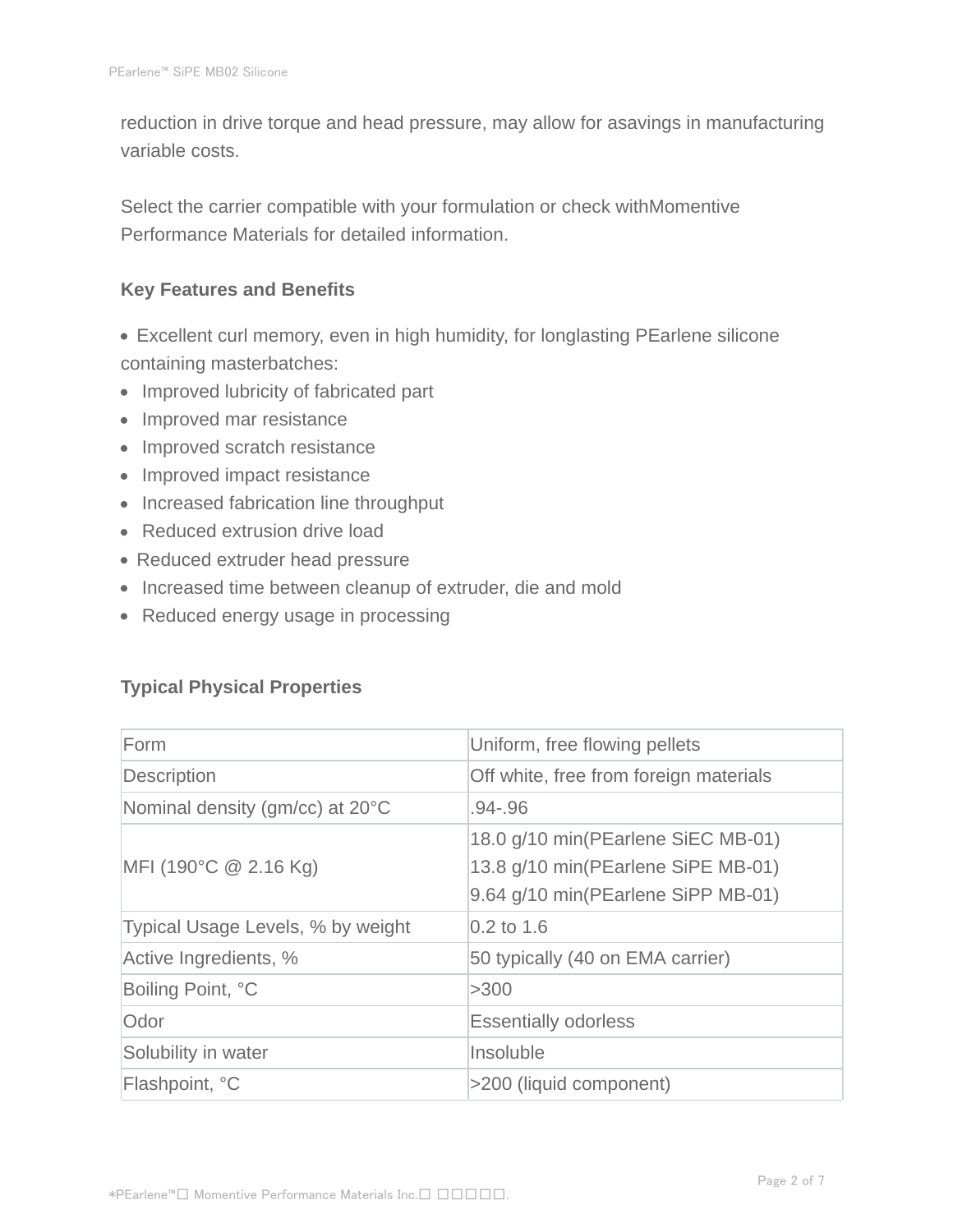|  | Melting Point, °C   | 70 (EMA carriers) |
|--|---------------------|-------------------|
|  | $100$ (PE carriers) |                   |

See MSDS (SDS) and final Technical Bulletin for additional details. Some physical properties may be estimated.

# **Potential Applications**

PEarlene silicone masterbatches may be excellent candidates for consideration in compounding operations and extrusion based fabrication processes including: wire, cable and pipe extrusion; injection and compression molding; blown and cast film; foaming operations (closed and open cell as well as structural); thermoforming; roto molding etc.

These masterbathes are believed to be effective in polyolefins (PP, PE and their copolymers, PVC, PS, SAN, Nylon, PC and ABS).

Generally, the PEarlene silicone masterbatches can be added to the resin or compound during the final melt extrusion or fabrication step. The additive must be homogeneously mixed with the resin or compound in the melt process to yield the full cost effective benefit of the additive. Compounds containing PEarlene silicone masterbatches may be available from your resin or compound supplier.

Compound manufactures can add the masterbatches during continuous or batch melt compounding operations.

Improper mixing or the use of the wrong type or wrong level of additive will not result in the expected performance enhancements.

# **Product Usage**

The PEarlene family of silicone based masterbatches are free flowing, dry, pelleted materials which may be excellent candidates for consideration in formulating into a variety of resin based compounds. The product contains no halogens. The ultra high molecular weight polysiloxanes have been shown to be effective in various applications. The product is used by blending and/or adding to resin or fully or partially formulated compounds and then melt processed. It is critical that the processing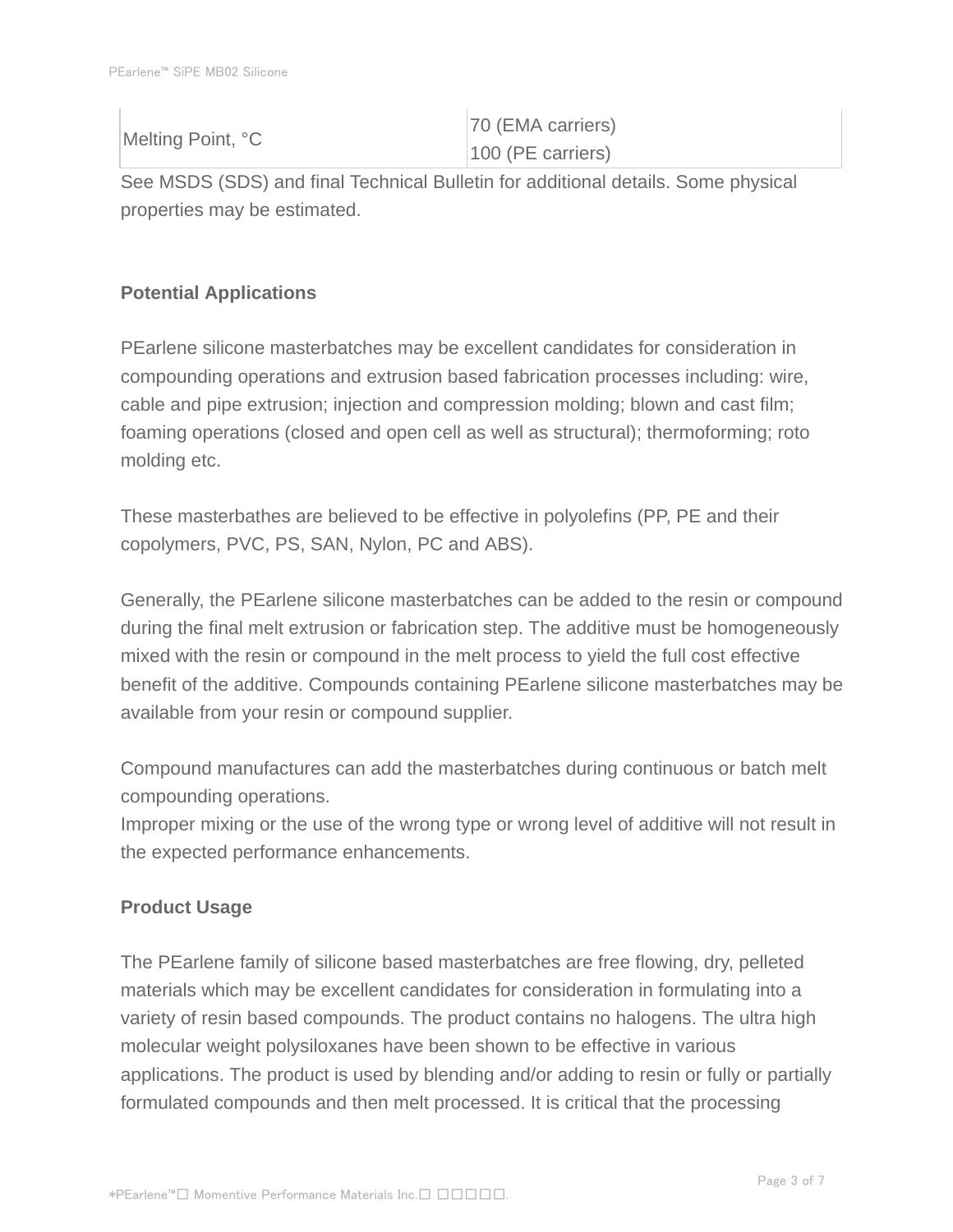provides a homogenous distribution of the masterbatch in the final resin or compound. The melt processing typically can be accomplished employing the same fabrication conditions normally used for the base compound. Unmodified conventional handling and processing equipment has been used for this step.

The product is essentially odorless and colorless (though some grades are off white). The product will not normally affect the odor or color of the material it is added to especially after final fabrication.

At low addition levels of PEarlene silicone masterbatches (PEarlene SiPE MB-01 silicone, PEarlene SiPP MB-01 silicone and PEarlene SiEC MB-01 silicone), between 0.2% to 1.25% by weight, the resin and/or compound will typically be rheologically modified which may result in an improvement in flow. This may allow for better mold flow and fill, replication of fine mold details with more precision and easier part release without the need for a separate mold release agent. Parts made with these masterbatches are generally less subject to warpage. The process should benefit from an increase in throughput and a reduction in machine torque and pressure, and may thereby lower manufacturing variable costs.

With addition of PEarlene silicone masterbatches (PEarlene SiPE MB-01 silicone, PEarlene SiPP MB-01 silicone and PEarlene SiEC MB-01 silicone) typically the COF of the final part will be improved, the surface finish will be enhanced, and the abrasion resistance and the mar resistance of the fabricated part will be enhanced.

Generally, the tensile and elongation properties of the final products will only be slightly effected by the PEarlene silicone masterbatches even at the highest recommended level of addition and the impact resistance will be improved especially at low temperatures.

#### **Patent Status**

Standard copy to come **Product Safety, Handling and Storage**

Standard copy to come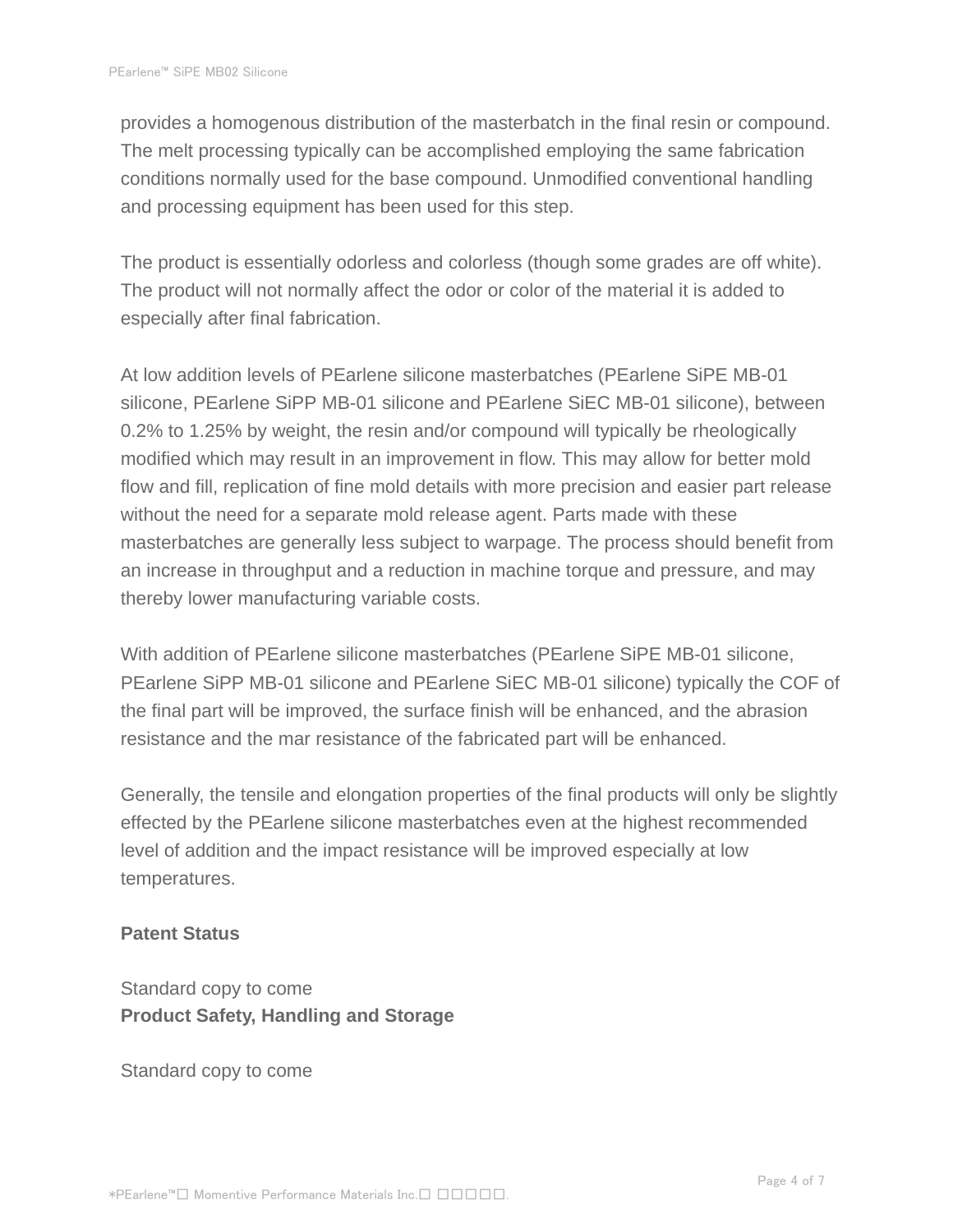#### **Processing Recommendations**

The family of PEarlene silicone based masterbatches are added to the formulation and typically processed on conventional equipment under the same processing conditions recommended for the base resins and/or compounds. No special conditions or process modifications are generally required. However, the PEarlene silicone masterbatches must be melt processed under conditions which will assure a high level of homogeneity in the final product. These ultra high molecular weight based polysiloxane based masterbatches may prevent screw slippage.

It should be noted that it might be necessary to increase the extrusion speed and reduce machine temperature settings to get the full benefit of the additional throughput which may be available when using these masterbatches. The process may also benefit from less frequent shut downs for screw, screen, die and tooling cleanup. In addition the cleaning of machine parts will generally require less time and effort. Patent Status Nothing contained herein shall be construed to imply the non existence of any relevant patents or to constitute the permission, inducement or recommendation to practice any invention covered by any patent, without authority from the owner of the patent. Product Safety, Handling and Storage Customers

#### **Limitations**

Standard copy to come

# **Contact Information** Email commercial.services@momentive.com

#### **Telephone**

| <b>Americas</b>        | <b>Latin America</b> | <b>EMEAI- Europe, Middle</b><br>East, Africa & India | <b>ASIA PACIFIC</b> |
|------------------------|----------------------|------------------------------------------------------|---------------------|
| +1 800 295 2392 Brazil |                      | <b>Europe</b>                                        | China               |
| Toll free*             | +55 11 4534 9650     | +390510924300                                        | 800 820 0202        |
| +704 805 6946          | <b>Direct Number</b> | Direct number                                        | Toll free           |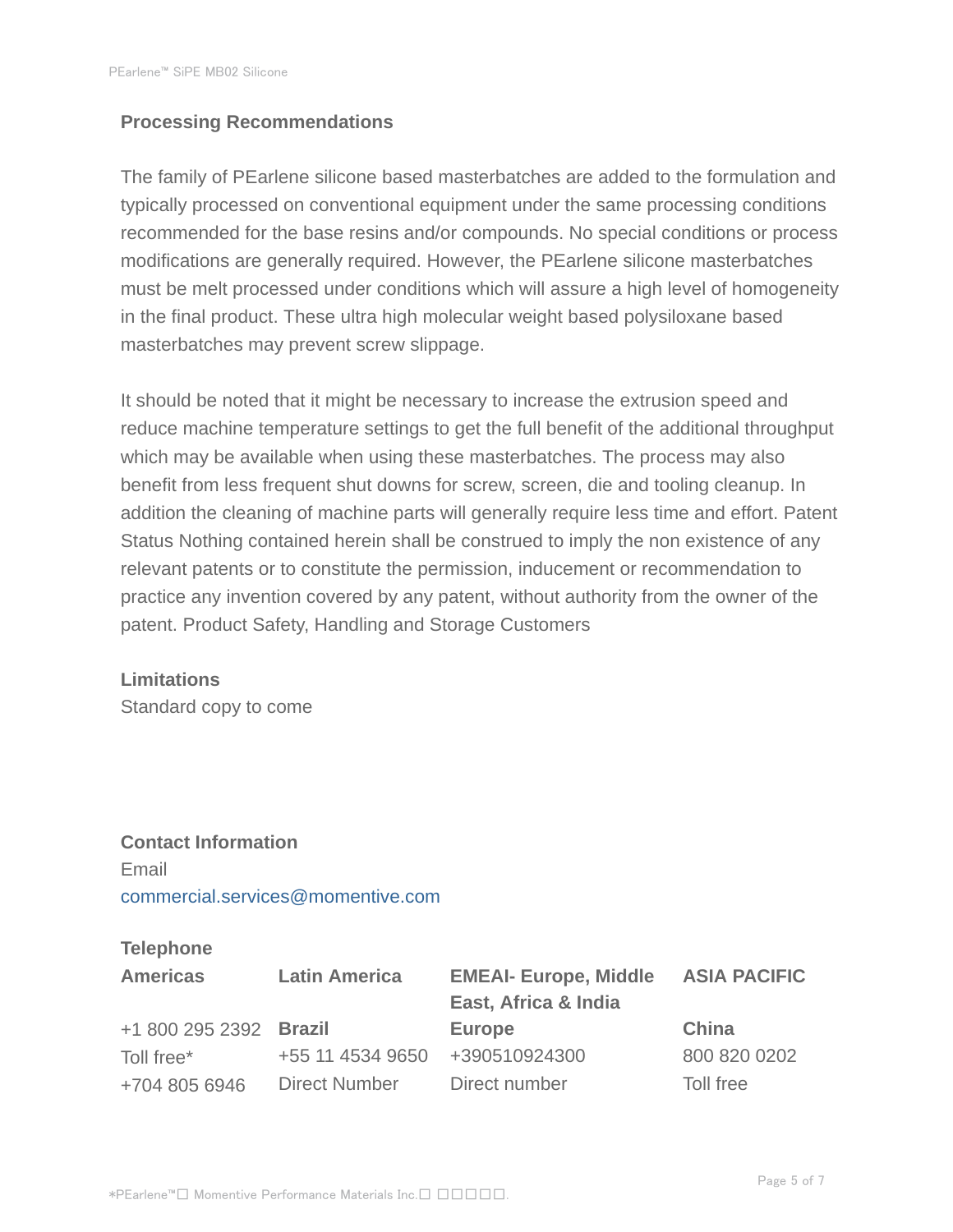|                      |                           | +86 21 3860 4892 |
|----------------------|---------------------------|------------------|
|                      |                           | Direct number    |
| <b>Mexico</b>        | India, Middle East &      | Japan            |
| +52 55 2169 7670     | <b>Africa</b>             | +81 3 5544 3111  |
| <b>Direct Number</b> | + 91 44 71212207          | Direct number    |
|                      | Direct number*            |                  |
|                      | *All Middle Eastern       | <b>Korea</b>     |
|                      | countries, Africa, India, | +82 2 6201 4600  |
|                      |                           |                  |

For literature and technical assistance, visit our website at: www.momentive.com

#### **DISCLAIMER:**

**THE MATERIALS, PRODUCTS AND SERVICES OF MOMENTIVE PERFORMANCE MATERIALS INC. AND ITS SUBSIDIARIES AND AFFILIATES (COLLECTIVELY "SUPPLIER"), ARE SOLD SUBJECT TO SUPPLIER'S STANDARD CONDITIONS OF SALE, WHICH ARE INCLUDED IN THE APPLICABLE DISTRIBUTOR OR OTHER SALES AGREEMENT, PRINTED ON THE BACK OF ORDER ACKNOWLEDGMENTS AND INVOICES, AND AVAILABLE UPON REQUEST. ALTHOUGH ANY INFORMATION, RECOMMENDATIONS, OR ADVICE CONTAINED HEREIN IS GIVEN IN GOOD FAITH, SUPPLIER MAKES NO WARRANTY OR GUARANTEE, EXPRESS OR IMPLIED, (i) THAT THE RESULTS DESCRIBED HEREIN WILL BE OBTAINED UNDER END-USE CONDITIONS, OR (ii) AS TO THE EFFECTIVENESS OR SAFETY OF ANY DESIGN INCORPORATING ITS PRODUCTS, MATERIALS, SERVICES, RECOMMENDATIONS OR ADVICE. EXCEPT AS PROVIDED IN SUPPLIER'S STANDARD CONDITIONS OF SALE, SUPPLIER AND ITS REPRESENTATIVES SHALL IN NO EVENT BE RESPONSIBLE FOR ANY LOSS RESULTING FROM ANY USE OF ITS MATERIALS, PRODUCTS OR SERVICES DESCRIBED HEREIN.** Each user bears full responsibility for making its own determination as to the suitability of Supplier's materials, services, recommendations, or advice for its own particular use. Each user must identify and perform all tests and analyses necessary to assure that its finished parts incorporating Supplier's products, materials, or services will be safe and suitable for use under end-use conditions. Nothing in this or any other document, nor any oral recommendation or advice, shall be deemed to alter, vary, supersede, or waive any provision of Supplier's standard Conditions of Sale or this Disclaimer, unless any such